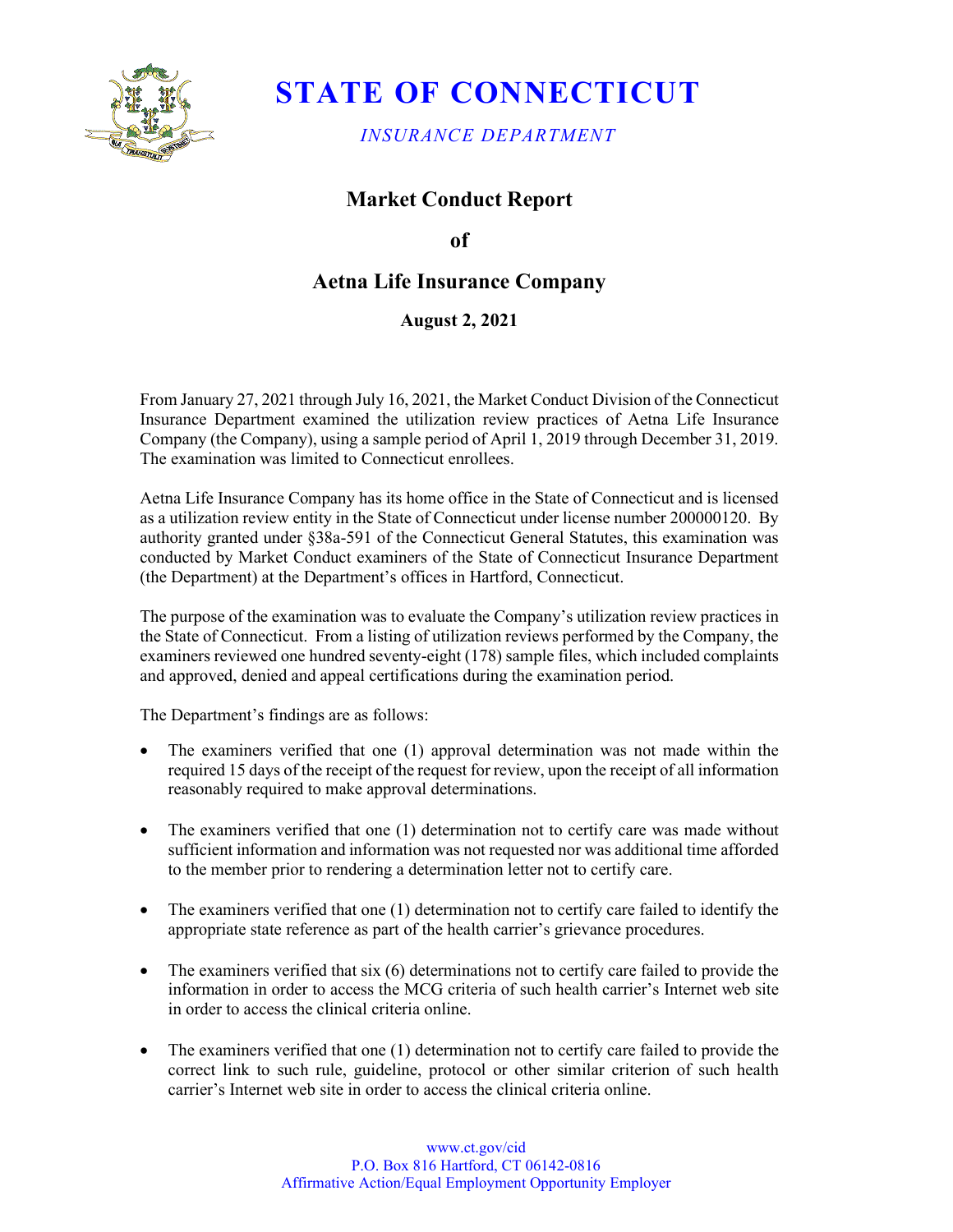- The examiners verified that two (2) appeal determinations failed to provide the correct qualifying credentials of the reviewing physician on the appeal determination letters.
- The examiners verified that the Company did not have sufficient documentation for regulatory review.
- The examiners verified that in one (1) determination letter not to certify care there was not information in the documentation provided in order to review the respective weblink.

It is recommended that the Company review its policies and procedures to ensure that approval determinations are made within the 15 day requirement, determinations are made with clinical documentation first provided or correspondence issued advising member to provide documentation prior to rendering determination, proper Connecticut external appeal language is provided for determinations not to certify care, a link to such rule, guideline, protocol or other similar criterion of such health carrier's Internet web site is included in appeal determinations as well as determinations not to certify care, appeal determinations note the appropriate qualifying credentials of the reviewing physician, and applicable information be contained within the appeal determinations in order to access the clinical criteria online, as required by statute.

It is noted that there were several exceptions involving the link to the MCG criteria. The Company has indicated passwords for letters dated after July 24, 2020 were now functioning properly and a member could obtain the clinical criteria for a determination. Additional files from the last five months of calendar year 2020 were sampled to confirm such process and it was determined the MCG guidelines were not able to be accessed in all instances. A June 3, 2021 phone call with the Company and the clinical entity confirmed the proper fix had been made to the Password Generator and the issue is corrected going forward as of said date. Considering the recent changes made it is recommended that the Company advise the Connecticut Insurance Department's Market Conduct Division when and if the MCG criteria utilized by the Company is further updated. To ensure the MCG criteria continues to be accessible to any individual who receives a determination letter not to certify care which utilizes the MCG criteria, the Department requests to conduct an additional sampling of inpatient denial files for calendar year 2022. This review will not be before July 2022.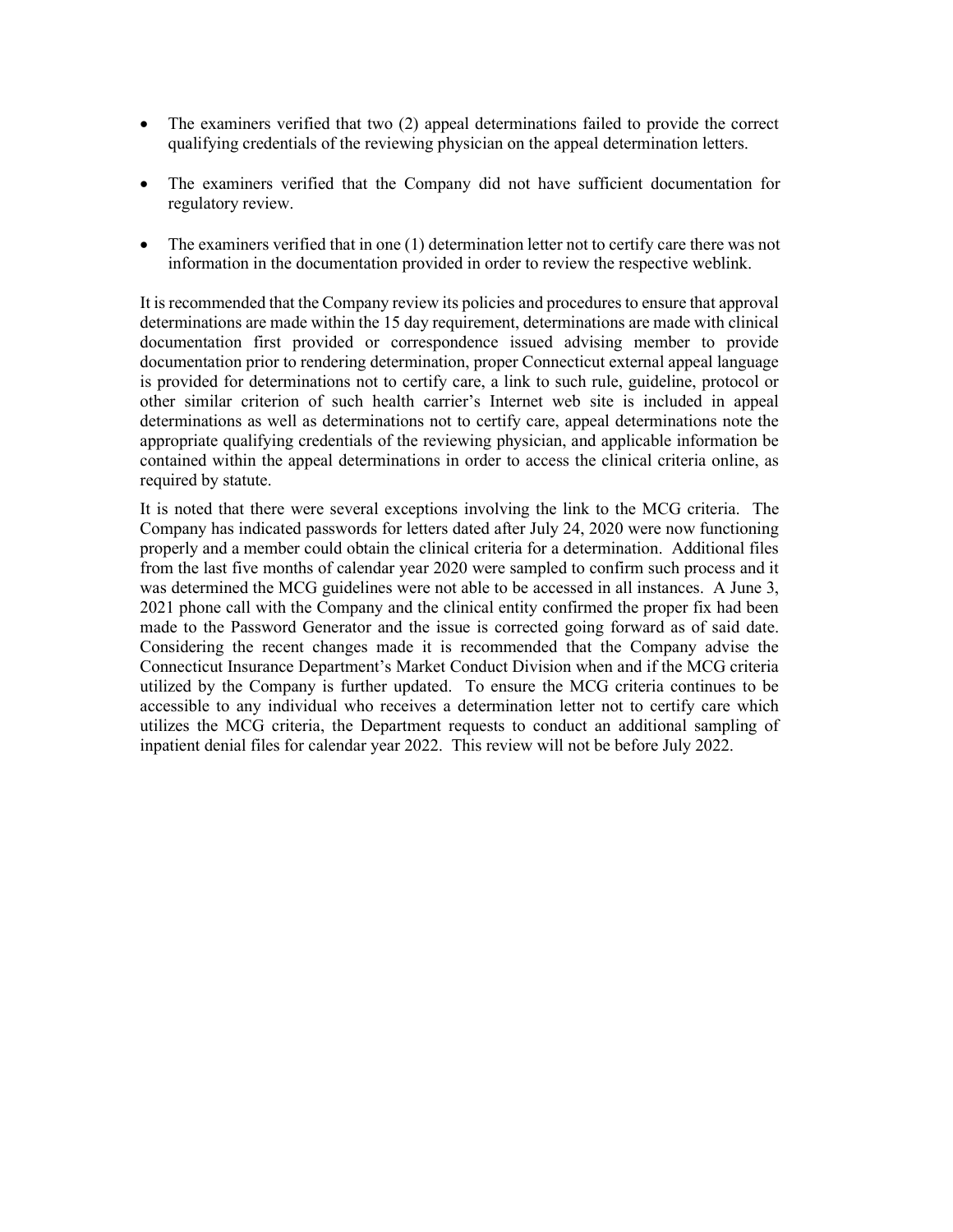

# **ST ATE OF CONNECTICUT**

### *INSURANCE DEPARTMENT*

| IN THE MATTER OF             |  |
|------------------------------|--|
| Aetna Life Insurance Company |  |
|                              |  |

#### DOCKET MC 21-80

### STIPULATION AND CONSENT ORDER

It is hereby stipulated and agreed between Aetna Life Insurance Company and the State of Connecticut Insurance Department by and through Andrew N. Mais, Insurance Commissioner ("Insurance Commissioner") to wit:

WHEREAS, pursuant to a market conduct examination, the Insurance Commissioner alleges the following with respect to Aetna Life Insurance Company:

I

- 1. Aetna Life Insurance Company, hereinafter referred to as Respondent, is domiciled in the State of Connecticut and is licensed to transact the business of a utilization review entity in the State of Connecticut under license number 200000120.
- 2. From January 27, 2021 through July 16, 2021, the Department conducted an examination of Respondent's utilization review practices in the State of Connecticut covering the period from April 1, 2019 through December 31, 2019.
- 3. During the period under examination, Respondent failed to establish practices and procedures to ensure compliance in all instances with statutory requirements for:
	- a. notification of a determination to certify care, admission or procedure within 15 days of the receipt of the request for review, upon the receipt of all information reasonably required to make approval determinations.
	- b. requesting additional information prior to rendering a determination.
	- c. providing proper Connecticut external appeal language.
	- d. providing a reference to a weblink to access the clinical criteria online.
	- e. providing correct qualifying credentials of the reviewing physician.
	- f. maintaining and providing sufficient documentation for regulatory review.
	- g. providing adequate information in the determination letters for the website to be reviewed.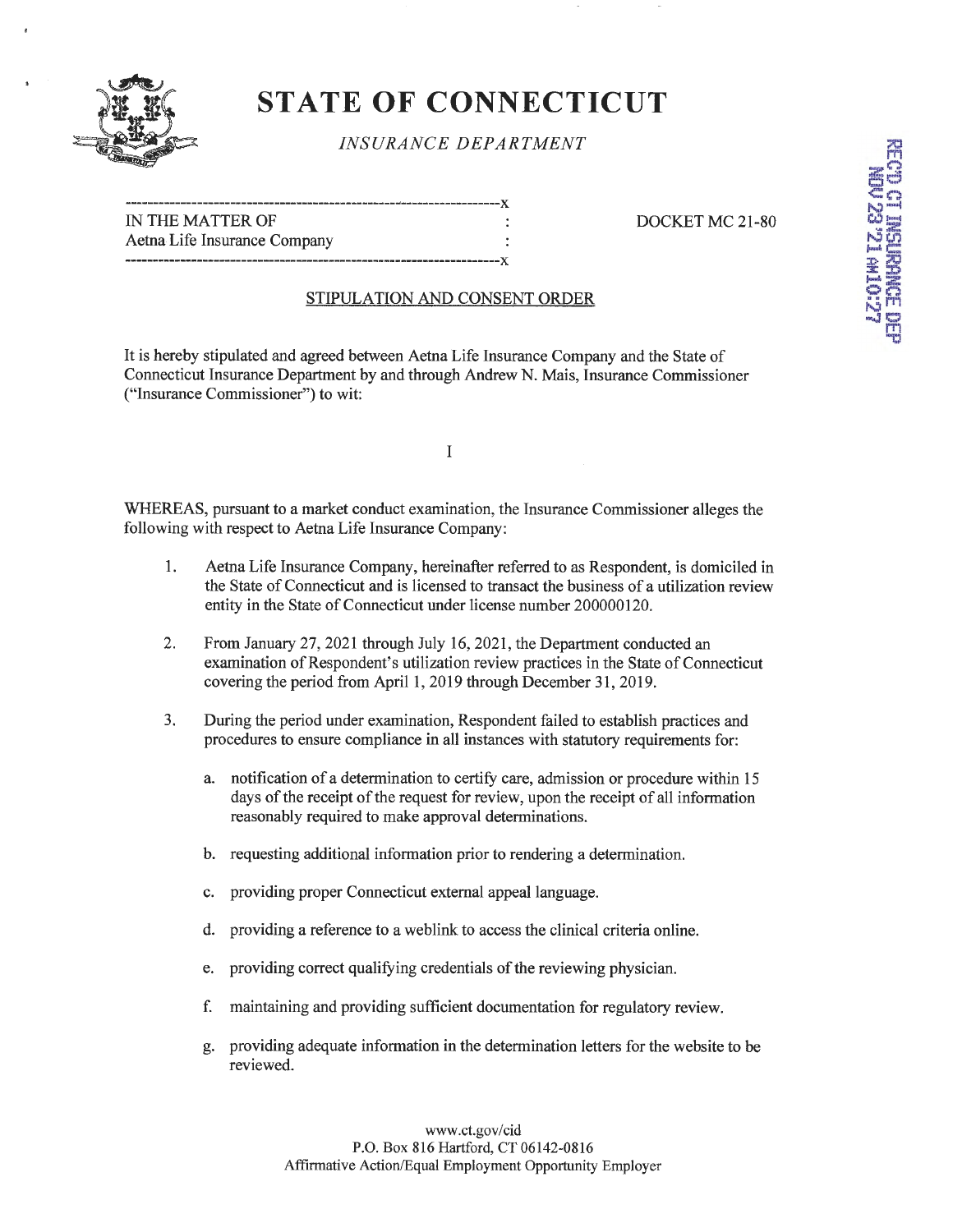4. The conduct as described above violates §38a-591b and §38a-591d of the Connecticut General Statutes, and §38a-591-4 and §38a-591-8 of the Regulations of Connecticut State Agencies and constitutes cause for the imposition of a fine or other administrative penalty under §38a-59lk of the Connecticut General Statutes.

II

- I. WHEREAS, Respondent neither admits nor denies the allegations contained in paragraphs three and four of Article I of this Stipulation; and
- 2. WHEREAS, Respondent agrees to review its utilization review practices and procedures identified as concerns during the market conduct examination, as described in the Examination of Utilization Review Practices Report and this Stipulation, and bring them into immediate compliance with Connecticut Statutes; and
- 3. WHEREAS, Respondent agrees to provide the Insurance Commissioner with a full report of finding and a summary of actions taken to comply with the requirements of paragraph two of this section within ninety (90) days of the date of this document; and
- 4. WHEREAS, Respondent, being desirous of terminating this proceeding without the necessity of a formal proceeding or further litigation, does consent to the making of this Final Order and voluntarily waives:
	- a. any right to a hearing; and
	- b. any requirement that the Insurance Commissioner's decision contain a statement of findings of fact and conclusion of law; and
	- c. any and all rights to object to or challenge before the Insurance Commissioner or in any judicial proceeding any aspect, provision or requirement of this Stipulation
- 5. WHEREAS, Respondent agrees to pay a fine in the amount of \$16,000.00 for the violations described herein.

NOW THEREFORE, upon the consent of the parties, it is hereby ordered and adjudged:

- I. That the Insurance Commissioner has jurisdiction of the subject matter of this administrative proceeding.
- 2. That Respondent is fined the sum of Sixteen Thousand Dollars (\$16,000.00) for the violations herein above described.

AETNA LIFE INSURANCE COMPANY of Utilization Review Entity) (Representative